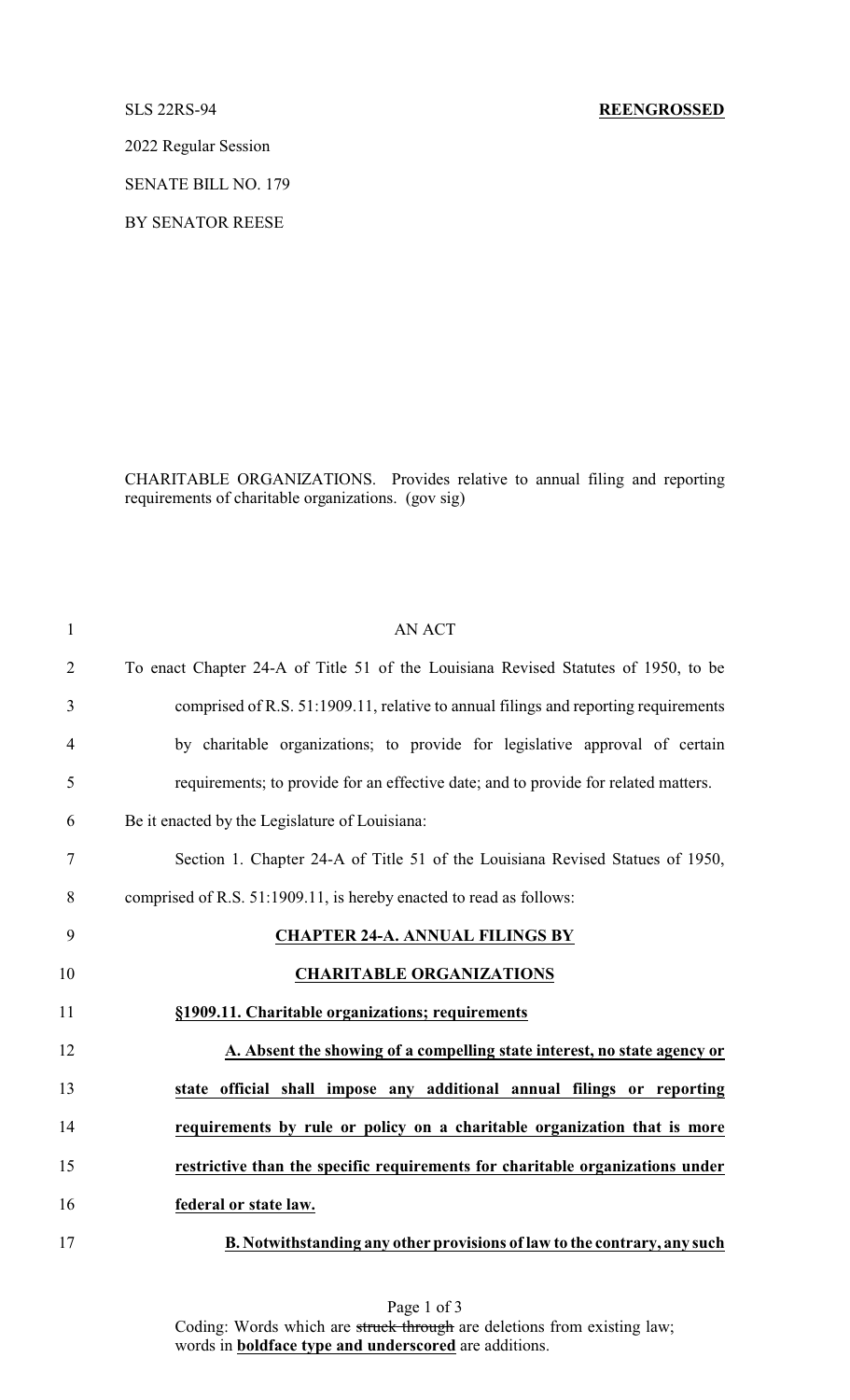| $\mathbf{1}$   | filing or reporting requirement that is more restrictive may be reviewed by the               |
|----------------|-----------------------------------------------------------------------------------------------|
| $\overline{2}$ | Senate Committee on Commerce, Consumer Protection and International                           |
| 3              | <b>Affairs and the House Committee on Commerce.</b>                                           |
| 4              | C. The provisions of Subsection A of this Section shall not apply to the                      |
| 5              | state's direct spending programs including state grants and state contracts nor               |
| 6              | to fraud investigations, and shall not restrict enforcement actions against a                 |
| 7              | specific nonprofit organization.                                                              |
| 8              | D. For the purpose of this Chapter, "charitable organization" shall mean                      |
| 9              | a person who is or holds himself out to be benevolent, civic, recreational,                   |
| 10             | educational, voluntary, health, law enforcement, social service, philanthropic,               |
| 11             | fraternal, humane, patriotic, religious, or eleemosynary organization.                        |
| 12             | Section 2. This Act shall become effective upon signature by the governor or, if not          |
| 13             | signed by the governor, upon expiration of the time for bills to become law without signature |
| 14             | by the governor, as provided by Article III, Section 18 of the Constitution of Louisiana. If  |
| 15             | vetoed by the governor and subsequently approved by the legislature, this Act shall become    |
| 16             | effective on the day following such approval.                                                 |
|                |                                                                                               |

The original instrument was prepared by Xavier Alexander. The following digest, which does not constitute a part of the legislative instrument, was prepared by Ann S. Brown.

### DIGEST SB 179 Reengrossed 2022 Regular Session Reese

Proposed law provides that absent a showing of a compelling state interest, no state agency or state official shall impose any additional annual filings or reporting requirements by rule or policy on a charitable organization that is more restrictive than the specific requirements for charitable organizations under federal or state law. Provides that the Senate Committee on Commerce, Consumer Protection and International Affairs, and the House Committee on Commerce may review any filing or reporting requirement that is more restrictive than the requirements for charitable organization as provided in the state and federal law.

Proposed law shall not apply to the state's direct spending programs including state grants and state contracts or to fraud investigations. Provides that proposed law shall not restrict enforcement actions against a specific nonprofit organization.

Proposed law defines "charitable organization" as a person who is or holds himself out to be a benevolent, civic, recreational, educational, voluntary, health, law enforcement, social service, philanthropic, fraternal, humane, patriotic, religious, or eleemosynary organization.

Effective upon signature of the governor or lapse of time for gubernatorial action.

Page 2 of 3 Coding: Words which are struck through are deletions from existing law; words in **boldface type and underscored** are additions.